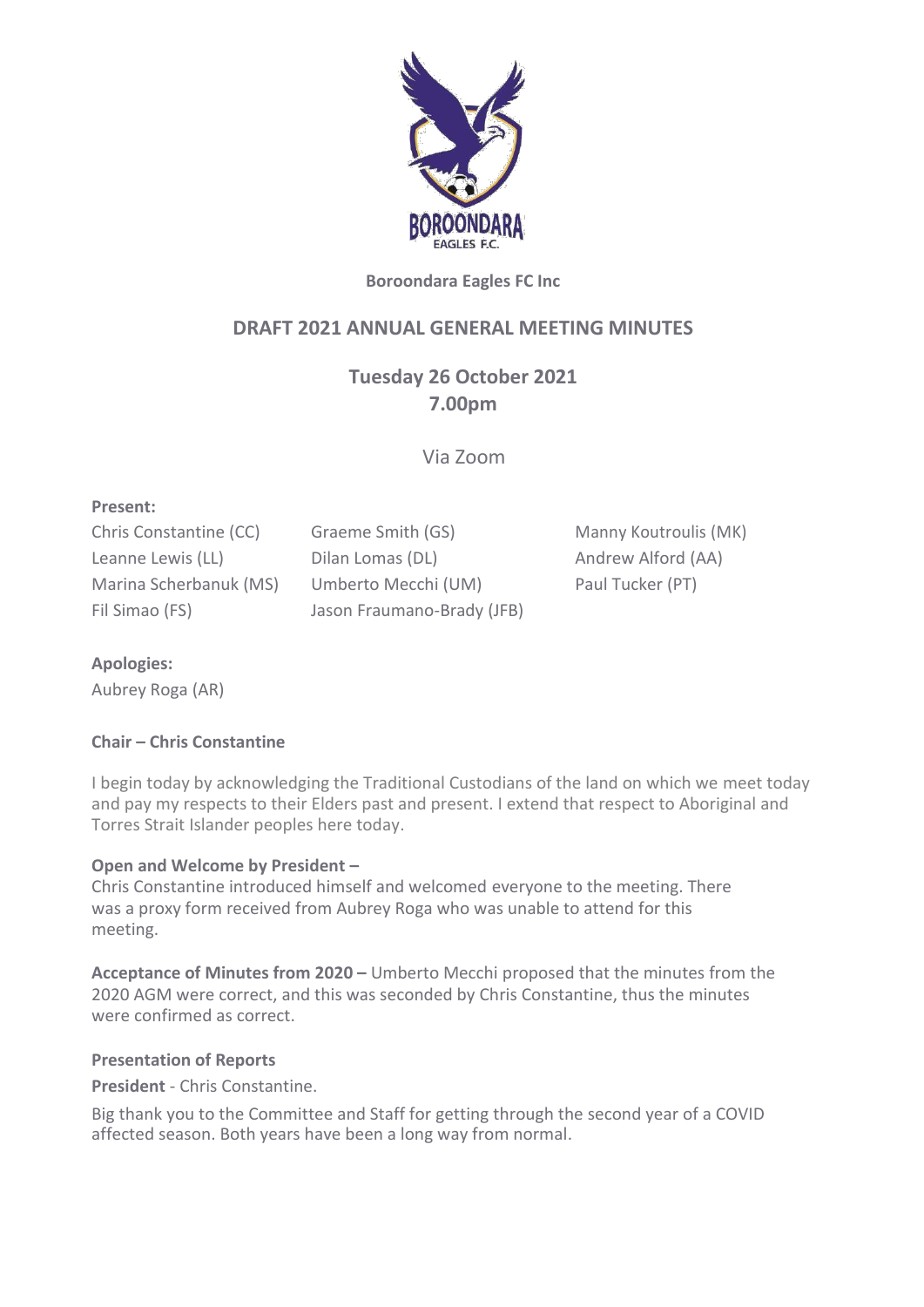This year has especially highlighted our role in the community. Keeping the game alive and creating a social aspect for our members.

The resounding message from our membership is for us to keep trying to operate and run a season.

We also have a fiscal responsibility which in 2020 enabled us to offer a maximised refund to members however in 2021 we were able to deliver value to our membership and supported our coaching group which led to no refunds but an offer of credit for 2022. We will carry a loss for both years but can manage this.

We are excited by a new pilot program coming in 2022 from FC Select and given that facilities are always an issue, Council have undertaken to do a proper Masterplan of Macleay Park.

The clear focus of the Board is to:

- Undertake financial management
- Organisational capacity
- Not make football decisions but empower those that do

### **Treasurers Report**

Information supplied by our Treasurer indicates that we will be close to breaking even this season or perhaps a small loss. We will then have approx. \$100k to support some of these new initiatives.

We also need to ensure that we do not make it any harder for people to access football within our community.

There is a new set of auditors this season and our responsibility is that we manage members funds appropriately.

## **Appointment of Auditors for 2020/2021**

Your Accounting Team have been appointed as auditor and they are currently reviewing the accounts.

## **Introducing the Nominations – Chris Constantine**

All existing 2020 Board Members have nominated and been accepted to return in 2021.

We also welcome and accept the following nominations:

- Leanne Lewis
- Paul Tucker

Umberto would also like to recognise the efforts of our Sub-Committee Members. Especially Danni Stella for being a big part of supporting our Club and for keeping the Club Communications and socials relevant and up to date.

## **Questions from Members**

How is the JBNPL going? (Asked by AA, Answered by MK) The greatest challenge to the Club is facilities and having an NPL compliant pitch. The Masterplan supports this together with the FC Select training model.

FV awarded 48 licenses in 2019 which was expanded from 30. With the season cancelled in 2020 and severely disrupted in 2021, FV won't be dismissing any underperforming Clubs and won't be accepting any new applications in 2022.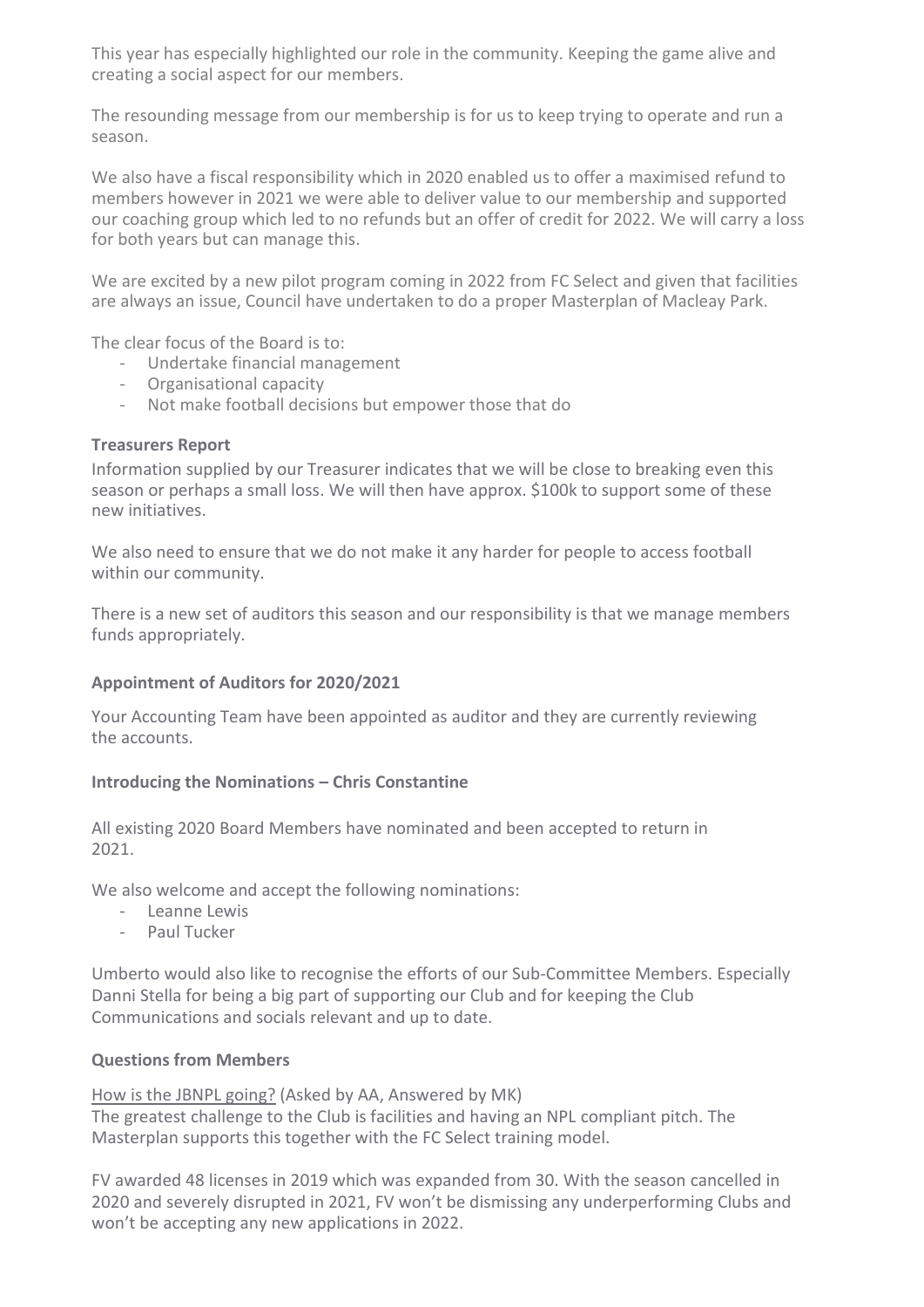Instead, they are committed to giving everyone with a license the opportunity to have a full season. We will have NPL ready kids when the time comes.

Will there be an opportunity to enter JBNPL if any existing NPL Clubs become insolvent? (Asked by UM, Answered by MK)

NPL Clubs are banking the money and saving it for a rainy day whilst re-trailing kids for the following years. Not expecting any insolvency issues.

The Masterplan can take years, where are we at it the process? (Asked by AA, Answered by CC)

BNA was awarded a substantial amount of money for new courts minus the discussion of where they would go. This fed the discussion for the need of the masterplan. Council voted to defer on the netball court decision but instead agreed to run their own masterplan of the facility. They have undertaken to complete this by 2022/23 FY.

We are committee to seeing this process through. Agree it's not a quick once but Council have agreed to produce an endorsed document. It will be our Women's program that will flagship this space.

We are currently working through a short-term solution around M3 by removing the cricket wicket and then reinstating it when needed.

How are our numbers going given COVID? (Asked by AA, Answered by CC & UM) FV are suffering more than our Club. We conservatively budgeted and estimated for 600 but reached 686.

UM has been working on demand within our municipality. Lack of year-round grounds affects us. Other Clubs with grounds are already offering off-season programs whilst we are still looking for grounds.

Youths have also struggled to reconnect socially and get back into activities. We have been successful in gaining a grant for Mental Health in 2022.

Our approach has always been focused on the Community and what's best for them.

UM shared participation data slide & facilities data slide.

## What is the general strategic direction for NPL – Seniors only or just JBNPL? (Asked by PT, Answered by CC & MK)

The intention is 100% around pathways. Our Senior Men players are also Coaches and allround role models and great people at the Club. Juniors looking to test themselves at NPL have previously left the Club and we lose them as players, future Coaches, and role models.

Our Senior Women had a top tier team, won the league, the State Cup but lost the GF on penalties. After that, with no promotion available to them we lost 30 – 40% of our junior girls.

We probably missed this initially because we didn't want to separate NPL & Community streams as we felt they both go together. We are not looking to build an elite program that no one else has access to.

Pathways we offer also include those that may want to Coach or Referee.

NPL shouldn't be more expensive just because you can afford it, and this will be the Club's point of difference by not separating NPL and the Community.

NPL needs a course correction, however that is a discussion for another time.